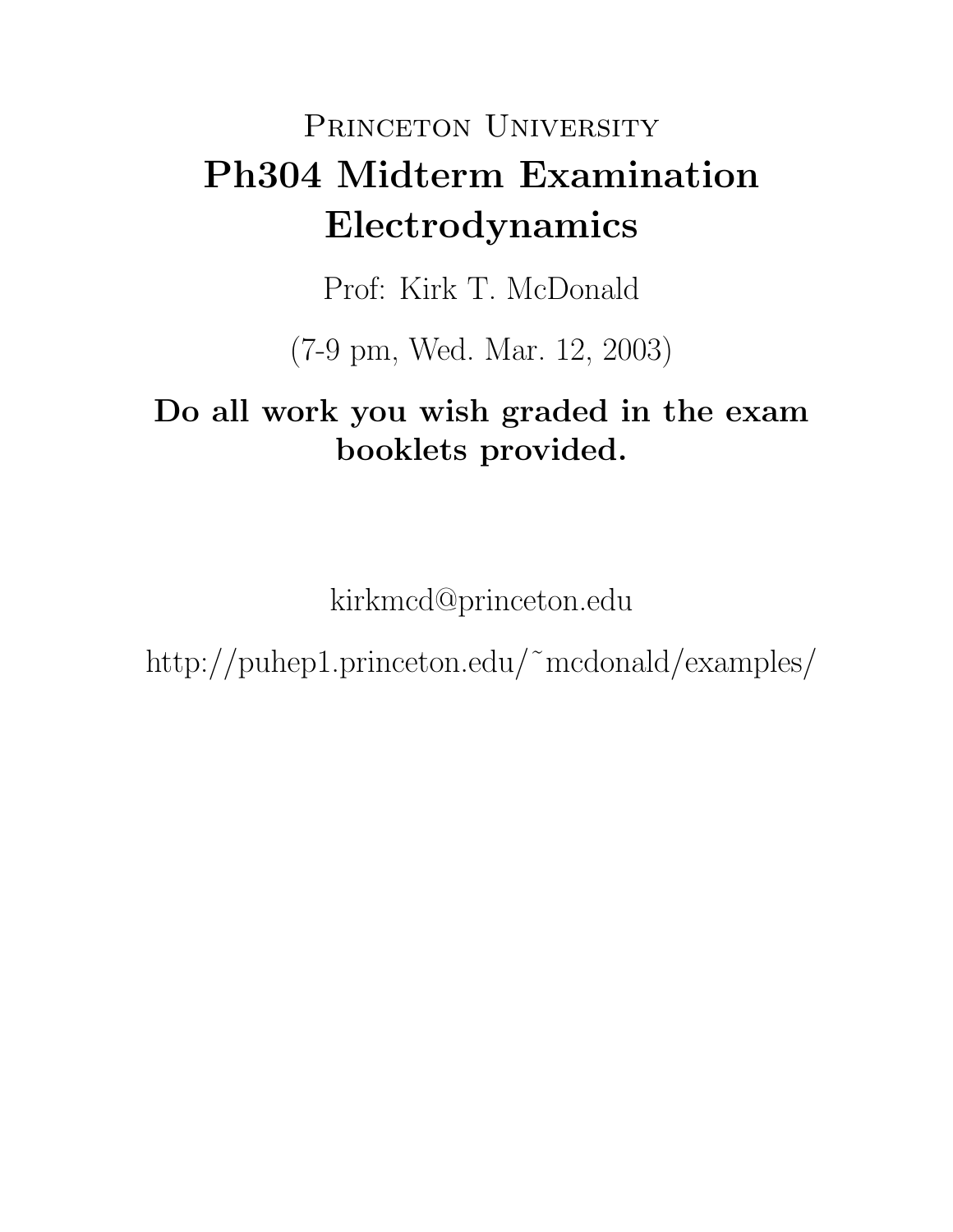## Please do all work in the exam booklets provided.

### You may use either Gaussian or SI units on this exam.

- 1. (10 pts.) What is the electric potential in cylindrical coordinates  $V(r, \theta, z)$  when a charge q is located at  $(r_0, z_0 > 0)$  and there is a grounded conducting plane at  $z = 0$ that has a (conducting) hemispherical boss of radius  $a < b = \sqrt{r_0^2 + z_0^2}$  whose center is at the origin. What is the electrostatic force on the charge q for the case that  $r_0 = 0$ ?
- 2. (10 pts.) An Iarocci tube is a low-cost descendent of a Geiger counter whose walls form a square prism of edge a, with a wire along its center. In the basic configuration, the walls are conducting, and grounded, as shown below



Give a series expansion the electrostatic potential  $V(x, y)$  inside the Iarocci tube supposing the wire carries charge  $q$  per unit length.

The potential has a logarithmic divergence at the wire, so we specify the charge per unit length on the wire rather than its potential. Then, the presence of (nonsingular) surfaces at a specified potential permits a "simple" series expansion at points not on the wire.

A physical device with this geometry will have a wire of nonzero radius  $r_0 \ll a$ .

For points  $(x, y)$  close to the wire, the series can be summed. Do so, to relate the potential of a wire of radius  $r_0$  to the charge q.

3. (10 pts.) A cylinder of relative dielectric constant  $\varepsilon_r$  rotates with constant angular velocity  $\omega$  about its axis. A uniform magnetic field **B** is parallel to the axis, in the same sense as  $\vec{\omega}$ . Find the resulting dielectric polarization **P** in the cylinder and the surface and volume charge densities  $\sigma$  and  $\rho$ , neglecting terms of order  $(\omega a/c)^2$ , where a is the radius of the cylinder.

This problem can be conveniently analyzed by starting in the rotating frame, in which  ${\bf P}' = {\bf P}$  and  ${\bf E}' = {\bf E} + {\bf v} \times {\bf B}$ , when  $(v/c)^2$  corrections are neglected. Consider also the electric displacement D.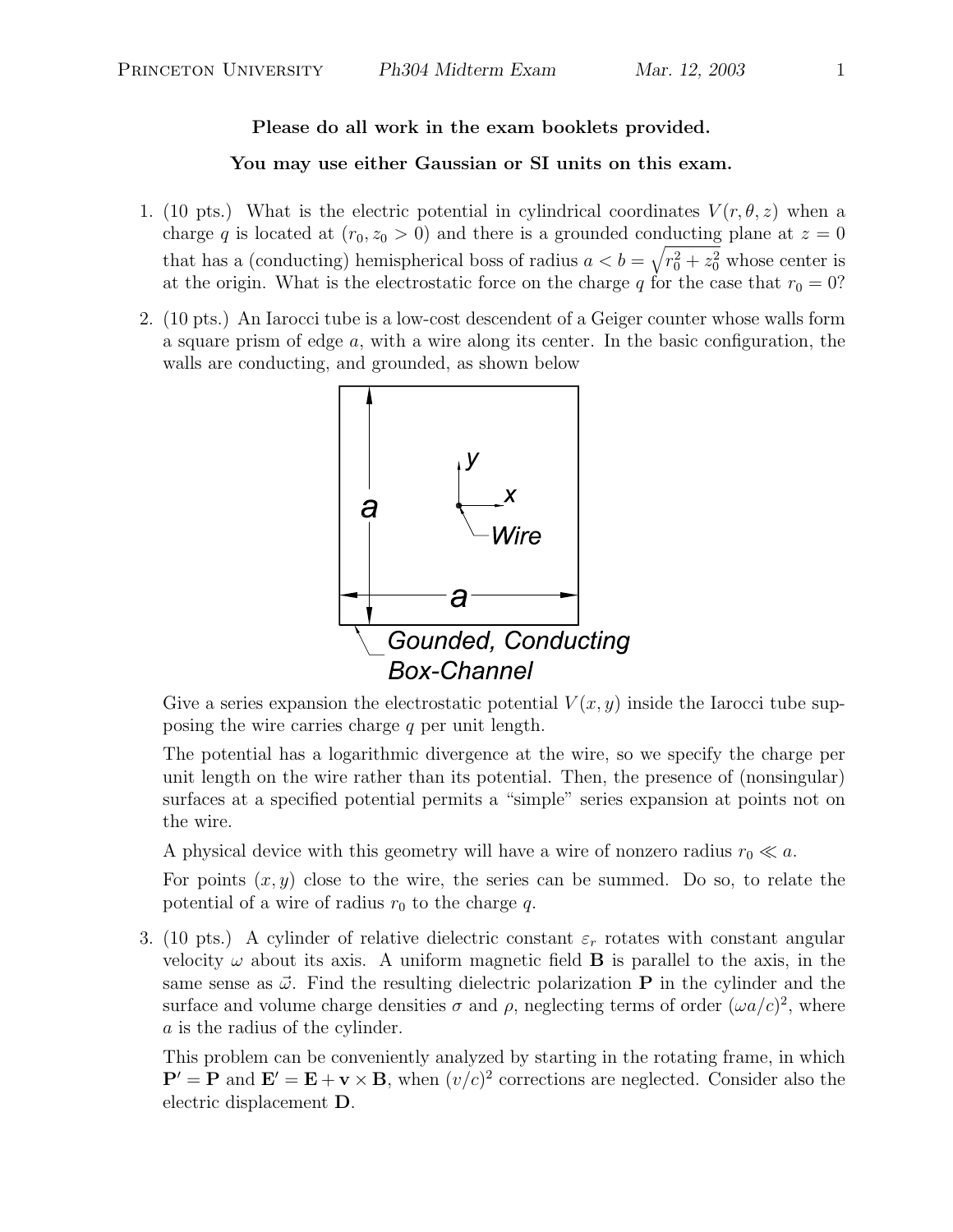#### Solutions (in Gaussian units)

1. We use the image method.

First, we bring the hemispherical boss to zero potential by imagining that a charge  $q' = -qa/b$  is placed at distance  $a^2/b$  along the line from the origin to charge q. The cylindrical coordinates of charge  $q'$  are

$$
\frac{a^2}{b^2}(r_0, 0, z_0).
$$
 (1)

Next, to bring the plane  $z = 0$  to zero potential, we add images charges for both q and q'. Namely, we imagine charge  $q'' = -q$  at

$$
(r_0, 0, -z_0), \t\t(2)
$$

and  $q''' = -q' = qa/b$  at

$$
\frac{a^2}{b^2}(r_0, 0, -z_0). \tag{3}
$$

Then, both the plane  $z = 0$  and the spherical shell of radius a about the origin are at zero potential.

The potential at an arbitrary point  $(r, \theta, z)$  outside the conductor is therefore

$$
V(r, \theta, z) = \frac{q}{r_1} - \frac{q}{r_2} - \frac{qab}{r_3} + \frac{qab}{r_4},
$$
\n(4)

where

$$
r_{1,2} = \sqrt{r^2 - 2rr_0 \cos \theta + r_0^2 + (z \mp z_0)^2},\tag{5}
$$

and

$$
r_{3,4} = \sqrt{b^4 r^2 - 2a^2 b^2 r r_0 \cos \theta + a^4 r_0^2 + (b^2 z \mp a^2 z_0)^2}.
$$
 (6)

When  $r_0 = 0$ , the force on charge q is in the  $-z$  direction, with magnitude

$$
F = \frac{q^2}{4z_0^2} + \frac{q^2a/z_0}{(z_0 - a^2/z_0)^2} - \frac{q^2a/z_0}{(z_0 + a^2/z_0)^2} = \frac{q^2}{4z_0^2} + \frac{4q^2a^3z_0^3}{(z_0^4 - a^4)^2}.
$$
 (7)

2. To use techniques for solving Laplace's equation,  $\nabla^2 V = 0$ , for the potential V, we subdivide the cell into rectangular regions that have no charge in their interior. We work in a rectangular coordinate system with origin at the center of a cell.

For the basic Iarocci tube shown on p. 1, we solve separately in the regions  $x < 0$  and  $x > 0$ , and match solutions at the "boundary"  $x = 0$ . In each region, we know the potential on three of the four bounding surfaces, and we know the charge distribution  $\sigma \propto \partial V/\partial n$  on the fourth:

$$
V(x, -a/2) = V(x, a/2) = V(-a/2, y) = V(a/2, y) = 0, \qquad \frac{\partial V(0^+, y)}{\partial x} = -2\pi q \delta(y),
$$
\n(8)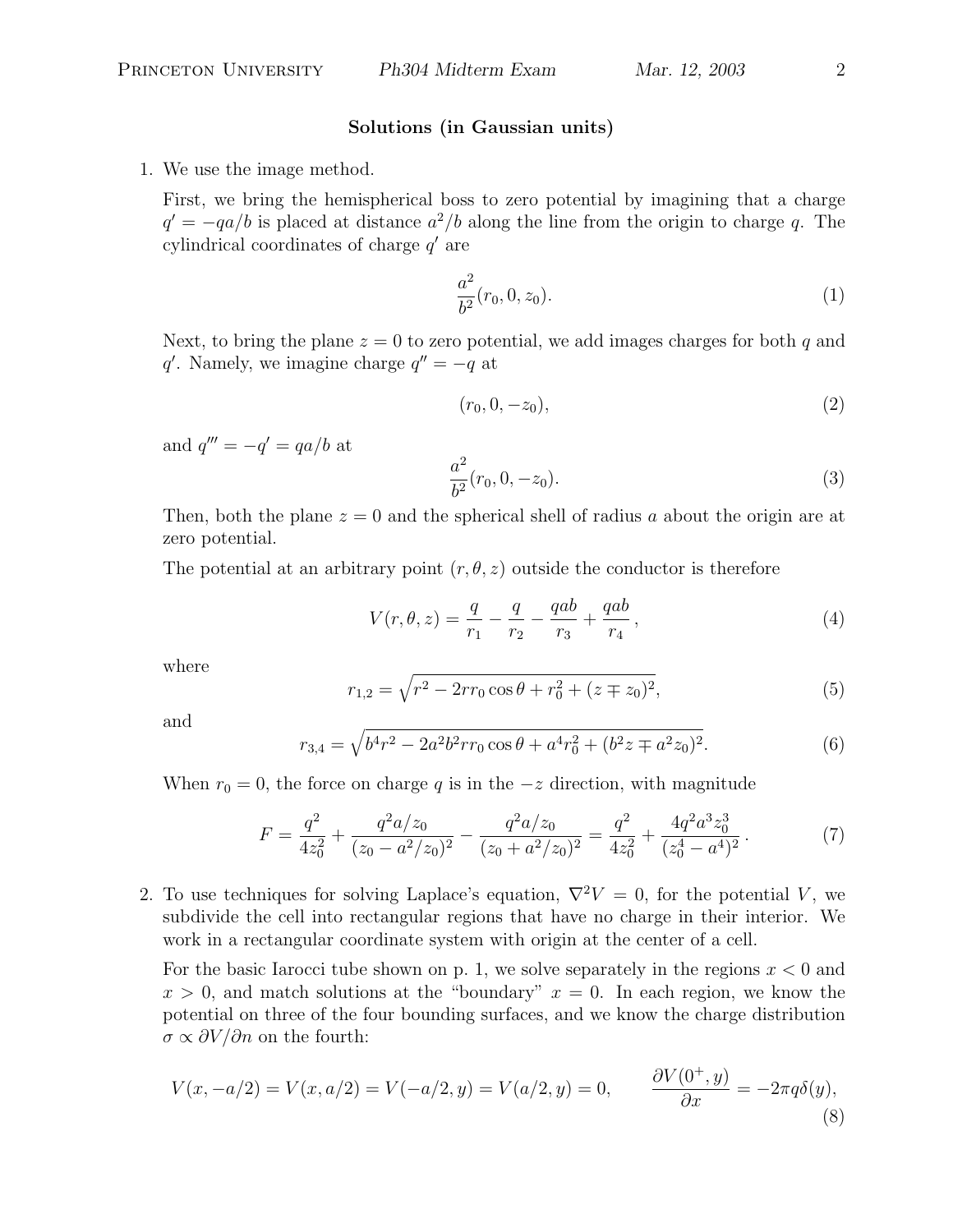in Gaussian units, where the symmetry of the potential and the antisymmetry of  $E_x$  about  $x = 0$  imply that  $E_x(-\epsilon, y) = -E_x(\epsilon, y) = \frac{\partial V(\epsilon, y)}{\partial x} = -2\pi\sigma(0, y) =$  $-2\pi q\delta(y)$ .

The potential  $V(x, y)$  for this problem is symmetric in x and y separately, and should also be symmetric with respect to the interchange of x and y. However, the method of separation of variables in two rectangular coordinates leads to oscillatory functions in one coordinate, and exponential functions in the other. Our solutions is built up of sums of products of these oscillatory and exponential functions. Any particular term of this series will not be invariant under exchange of  $x$  and  $y$ ; yet we can have confidence that the sum of the series will have this symmetry. If you are not satisfied with the apparent noninvariance of the potential  $V(x, y)$  so obtained, you could declare your solution to be  $U(x, y) = [V(x, y) + V(y, x)]/2$ , since if  $V(x, y)$  is a valid expression for the potential, then  $V(y, x)$  is also.

We chose to use oscillatory functions of y, and therefore exponetial functions of x. Symmetric oscillatory functions are cosines, so we write  $\cos k_n y$  for the y functions. The exponential functions must vanish at  $x = \pm a/2$ , so these must involve hyperbolic sines, for which sinh  $k_n(a/2-|x|)$  displays the required symmetry in x. Thus, a suitable form of the solution to Laplace's equation for a potential that vanishes on the outer boundaries and is symmetric in both  $x$  and  $y$  is

$$
V(x,y) = \sum_{n} A_n \sinh k_n (a/2 - |x|) \cos k_n y.
$$
 (9)

The boundary condition at  $y = \pm a/2$  requires that  $\cos k_n a/2 = 0$ , and hence that  $k_n = (2n + 1)\pi/a$ . The boundary condition at  $x = 0$  can now be written

$$
-2\pi q \delta(y) = \frac{\partial V(0^+, y)}{\partial x} = -\sum_{n} \frac{(2n+1)\pi}{a} A_n \cosh\frac{(2n+1)\pi}{2} \cos\frac{(2n+1)\pi y}{a}.
$$
 (10)

On multiplying eq. (10) by  $\sin(n\pi y/a)$  and integrating from 0 to a we find that

$$
A_n = \frac{4q}{(2n+1)\cosh\frac{(2n+1)\pi}{2}}.\tag{11}
$$

Hence, the potential for a basic Iarocci tube with a wire at its center can be written as

$$
V(x,y) = 4q \sum_{n} \frac{\sinh \frac{(2n+1)\pi(a/2-|x|)}{a}}{(2n+1)\cosh \frac{(2n+1)\pi}{2}} \cos \frac{(2n+1)\pi y}{a} \quad \text{(wire, origin at center)}
$$

$$
= 4q \sum_{n} \frac{\tanh \frac{(2n+1)\pi}{2} \cosh \frac{(2n+1)\pi|x|}{a} - \sinh \frac{(2n+1)\pi|x|}{a}}{(2n+1)} \cos \frac{(2n+1)\pi y}{a}. \quad (12)
$$

I claim that eq. (12) has the symmetry  $V(x, y) = V(y, x)$ , but that would only be obvious if we were able to sum the series. I don't know how to do this in general, but we can sum the series for small x and y, where we will find the potential depends only on  $r = \sqrt{x^2 + y^2}$ , which has the desired exchange symmetry.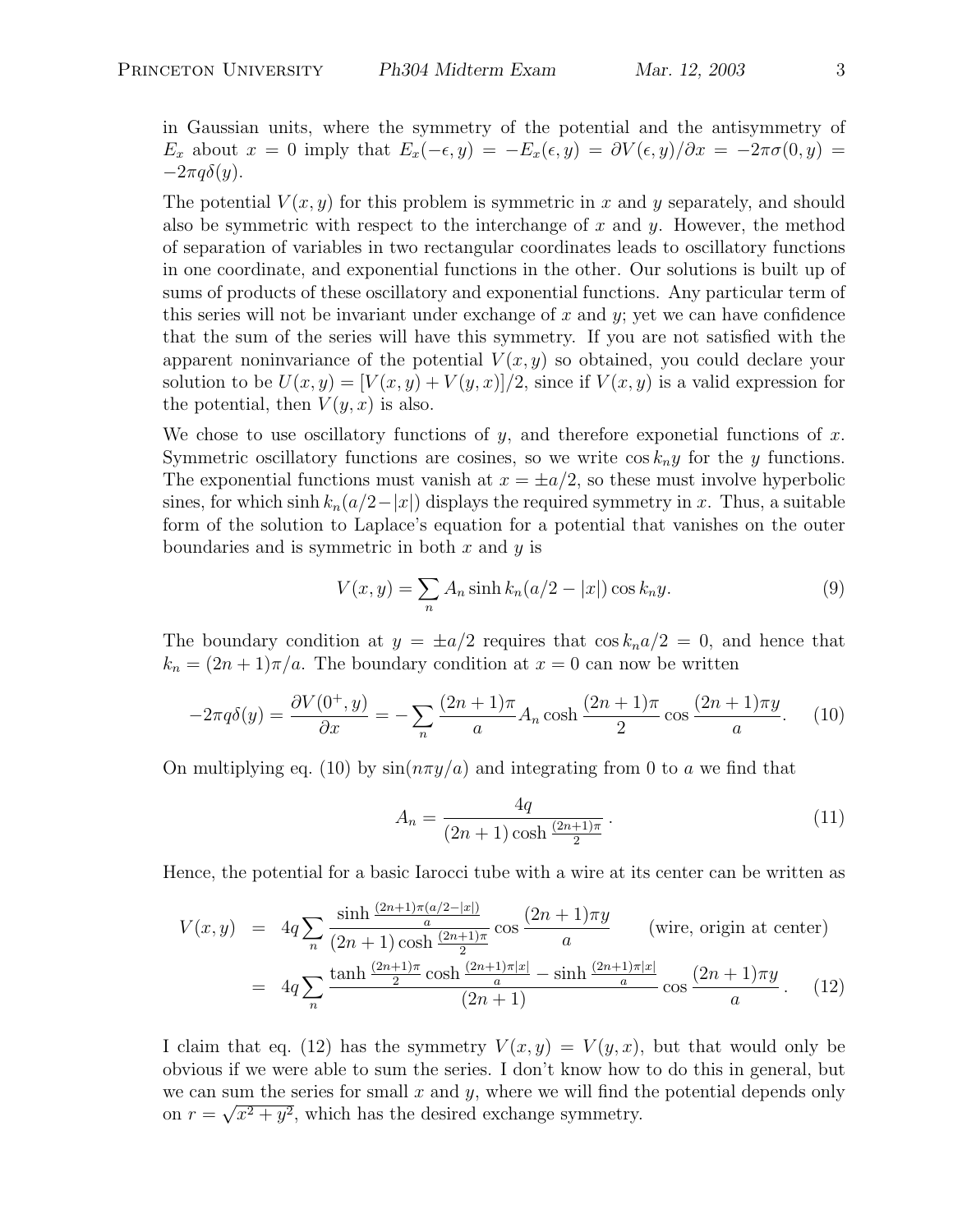The image method can be used to generate another solution to this problem. A doubly infinite set of charges  $(-1)^{m+n}q$  at positions  $(ma, na)$ , where m and n are any integer (positive or negative), is consistent with all four bounding planes of the box-channel being at ground potential. Hence, we can write

$$
V(x,y) = 2q \sum_{m} \sum_{n} (-1)^{m+n} \ln \frac{1}{\sqrt{(x-ma)^2 + (y-na)^2}} + C
$$
  
=  $-q \sum_{m} \sum_{n} (-1)^{m+n} \ln \left[ (x-ma)^2 + (y-na)^2 \right] + C.$  (13)

We require that the potential be zero on the boundary, which leads to an infinite set of representations of constant C. For example, forcing  $V(a/2, a/2) = 0$ , we can write

$$
V(x,y) = -q \sum_{m} \sum_{n} (-1)^{m+n} \ln \frac{(m-x/a)^2 + (n-y/a)^2}{(m-1/2)^2 + (n-1/2)^2}.
$$
 (14)

This form is "obviously" invariant under the exchange of  $x$  and  $y$ , since it is invariant under the exchange of indices m and n. For  $(x, y)$  near the origin, we can suppose that the series is dominated by the term with  $m = n = 0$ , which implies that  $V \approx$ that the series is dominated by the term with  $m = n = 0$ , which implies that  $V \approx 2q \ln(a/\sqrt{2}r)$ . Note that the potential of a wire on the axis of a grounded cylinder of radius a is  $V_{\text{cyl}} = 2q \ln(a/r)$ , where q is the linear charge density on the wire.

The potential (12) at the origin diverges. But, of course, a physical realization of an Iarocci tube involves a wire of finite radius  $r_0$ . We can estimate the potential at the surface of the wire, where  $x^2 + y^2 = r_0^2 \ll a$ , using the second form of eq. (12):

$$
V_{\text{wire}} = 4q \sum_{n=0} \frac{\tanh\frac{(2n+1)\pi}{2}\cosh\frac{(2n+1)\pi|x|}{a} - \sinh\frac{(2n+1)\pi|x|}{a}}{2n+1} \cos\frac{(2n+1)\pi y}{a}
$$
  
\n
$$
\approx 4qRe \sum_{n=0} \frac{\cosh\frac{(2n+1)\pi|x|}{a} - \sinh\frac{(2n+1)\pi|x|}{a}}{2n+1} e^{(2n+1)\pi iy/a}
$$
  
\n
$$
= 4qRe \sum_{n=0} \frac{e^{-(2n+1)\pi|x|/a} e^{(2n+1)\pi iy/a}}{2n+1} = 4qRe \sum_{n=1} \frac{\left[e^{\pi(-|x|+iy)/a}\right]^{2n+1}}{2n+1}
$$
  
\n
$$
= 2qRe \ln \frac{1 + e^{\pi(-|x|+iy)/a}}{1 - e^{\pi(-|x|+iy)/a}} = 2qRe \ln \frac{\sinh \frac{\pi|x|}{a} + i \sin \frac{\pi y}{a}}{\cosh \frac{\pi|x|}{a} - \cos \frac{\pi y}{a}}.
$$
(15)

Then, writing  $\ln \left[ \left( \sinh \frac{\pi |x|}{a} + i \sin \frac{\pi y}{a} \right) \right]$ ´ /  $\left(\cosh \frac{\pi |x|}{a} - \cos \frac{\pi y}{a}\right)\right] = u + iv$  we have

$$
e^{u+iv} = e^u \cos v + ie^u \sin v = 1 - e^{-2\pi(x-iy)/a} = \frac{\sinh \frac{\pi|x|}{a} + i \sin \frac{\pi y}{a}}{\cosh \frac{\pi|x|}{a} - \cos \frac{\pi y}{a}} \qquad (16)
$$

$$
e^{2u} = \frac{\sinh^2 \frac{\pi |x|}{a} + \sin^2 \frac{\pi y}{a}}{\left(\cosh \frac{\pi |x|}{a} - \cos \frac{\pi y}{a}\right)^2} = \frac{\cosh \frac{\pi |x|}{a} + \cos \frac{\pi y}{a}}{\cosh \frac{\pi |x|}{a} - \cos \frac{\pi y}{a}}
$$

$$
\approx \frac{2}{\frac{1}{2}\left[\left(\frac{\pi x}{a}\right)^2 + \left(\frac{\pi y}{a}\right)^2\right]} = \left(\frac{2a}{\pi r_0}\right)^2, \tag{17}
$$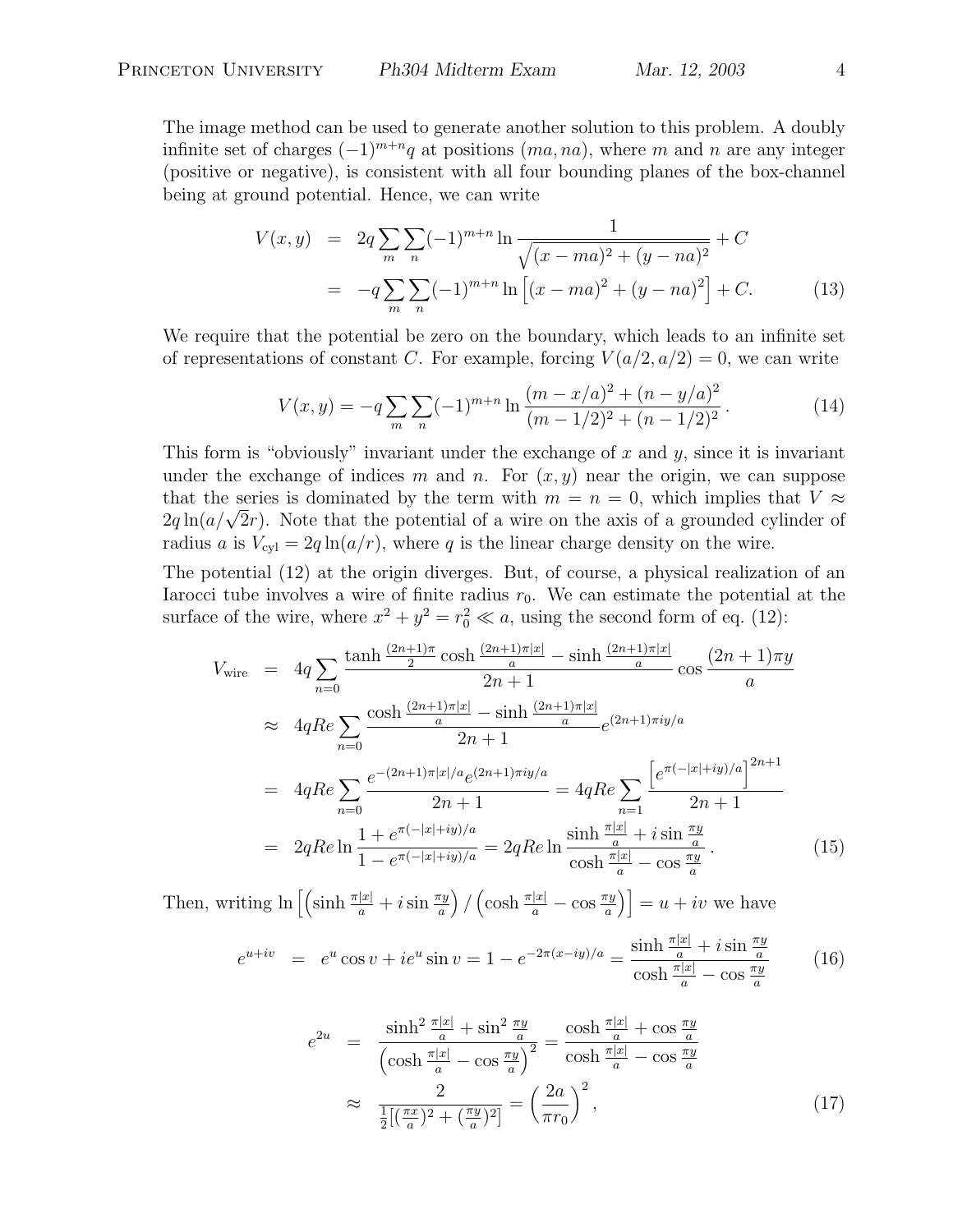$$
\mathcal{L}_{\mathcal{L}}
$$

$$
u \approx \ln \frac{2a}{\pi r_0},\tag{18}
$$

and we finally have

$$
V_{\text{wire}} \approx 2q \ln \frac{2a}{\pi r_0} = 2q \ln \frac{0.64a}{r_0} \,. \tag{19}
$$

Which is the better approximation to  $V_{\text{wire}}$ , the value (19) or the value  $2q \ln(a/\sqrt{2}r_0) =$  $2q \ln(0.71a/r_0)$  that was inferred from the image method?

As a possible guide, we now find a problem for which eq. (19) is the "exact" solution. Suppose the box channel had width b in x, but still has height a in y. Then, the form (9) would still apply, with the replacement of the x-functions by  $\sinh((2n+1)\pi(b/2-|x|)/a$ . The boundary condition (10) leads to Fourier coefficients  $A_n$  in which the hyperbolic cosine is now  $\cosh(2n+1)\pi b/2a$ , so that the potential can now be written

$$
V(x,y) = 4q \sum_{n} \frac{\tanh\frac{(2n+1)\pi b}{2a}\cosh\frac{(2n+1)\pi|x|}{a} - \sinh\frac{(2n+1)\pi|x|}{a}}{(2n+1)}\cos\frac{(2n+1)\pi y}{a}.
$$
 (20)

For  $b \gg a$ , this becomes exactly the second line of eq. (15). Using the first line of eq. (17), we see that this potential can also be written

$$
V(x,y) = q \ln \frac{\cosh \frac{\pi |x|}{a} + \cos \frac{\pi y}{a}}{\cosh \frac{\pi |x|}{a} - \cos \frac{\pi y}{a}},\tag{21}
$$

which vanishes at  $y = \pm a/2$ . For points near the origin, this becomes eq. (19). Hence, the approximation (19) is "exact" for points near a wire that is halfway between a pair of grounded conducting planes. This configuration seems to me to be farther from the case of a wire in square box channel than is a wire inside a circular tube. Hence, I case or a wire in square box channel than is a wire inside a circular tube. Hence, i<br>infer that the potential on the wire in a square box channel is closer to  $2q \ln(a/\sqrt{2}r_0)$ than  $2q \ln(2a/\pi r_0)$ .

3. The  $\mathbf{v} \times \mathbf{B}$  force on an atom in the rotating cylinder is radially outwards, and increasing linearly with radius, so we expect a positive radial polarization  $P = P\hat{r}$ .

There will be an electric field **E** inside the dielectric associated with this polarization. We now have a "chicken-and-egg" problem: the magnetic field induces some polarization in the rotating cylinder, which induces some electric field, which induces some more polarization, ...

One way to proceed is to follow this line of thought to develop an iterative solution for the polarization. This is done somewhat later in the solution. Or, we can avoid the iterative approach by going to the rotating frame, where there is no interaction between the medium and the magnetic field, but where there is an effective electric field  $\mathbf{E}'$ .

#### Solution via the Rotating Frame

However, we must be cautious when using the rotating frame as to what part of the lore of nonrotating frames still applies.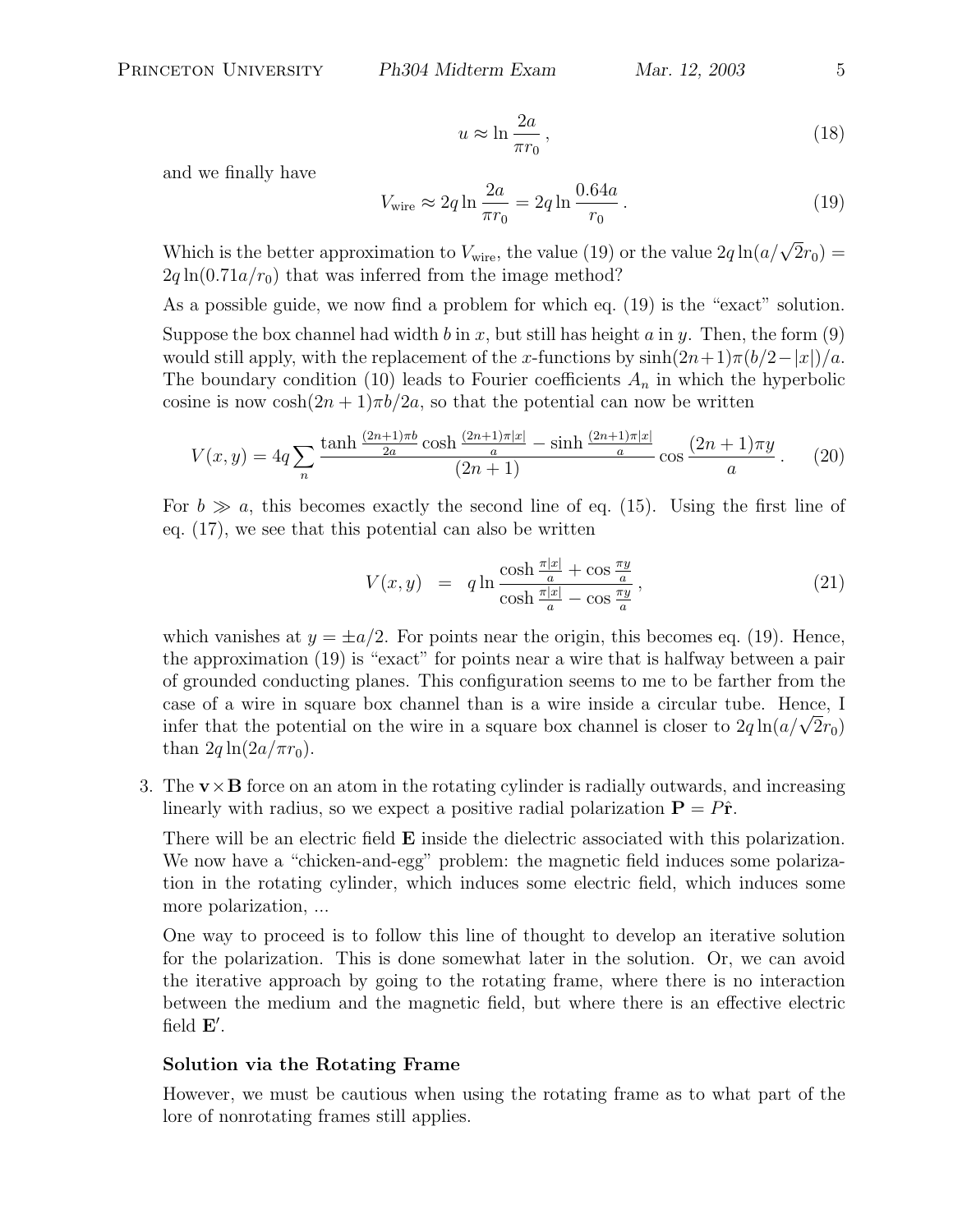In the rotating frame, any polarization charge density is at rest, and so does not interact with the magnetic field. Individual molecules are polarized by the effective field **E'** according to  $p' = \alpha E'$ , where  $\alpha$  is the (scalar) molecular polarizability, whose value is that same in any frame in which the molecules are at rest. Summing up the microscopic polarization, we obtain the macroscopic polarization density (in the rotating frame),

$$
\mathbf{P}' = \lambda \mathbf{E}',\tag{22}
$$

where  $E'$  and  $P'$  are the electric field and dielectric polarization in the rotating frame, and  $\chi$  is the (scalar) dielectric susceptibility. If  $v = \omega r \ll c$ , then the electric field in the rotating frame is related to lab frame quantities by

$$
\mathbf{E}' = \mathbf{E} + \frac{\mathbf{v}}{c} \times \mathbf{B},\tag{23}
$$

where  $\bf{E}$  is the electric field due to the polarization that we have yet to find. Since polarization is charge times distance, in the nonrelativistic limit the polarization is the same in the lab frame and the rotating frame:  $P' = P$ .

We do NOT expect that  $\mathbf{E}'=0$  (as would hold in the rest frame of a conductor with no external emf's), since the polarization would vanish in this case.

The velocity has magnitude  $v = \omega r$ , and is in the azimuthal direction. Thus,  $\mathbf{v} \times \mathbf{B} =$  $\omega B$ r, so that  $\overline{a}$  $\mathbf{r}$ 

$$
\mathbf{P} = \chi \left( \mathbf{E} + \frac{\omega B}{c} \mathbf{r} \right) . \tag{24}
$$

We need an additional relation to proceed. The suggestion is to consider the electric displacement D. But, in which frame? This is the trickiest point in the problem. In the rotating (rest) frame of the dielectric, we expect that  $\mathbf{D}' = \varepsilon_r \mathbf{E}'$  and (naively) that  $\nabla \cdot \mathbf{D}' = 4\pi \rho'_{\text{free}}$ , where  $\rho'_{\text{free}} = \rho_{\text{free}}$  in the nonrelativistic limit. Since  $\rho_{\text{free}} = 0$  in the lab frame for this problem, the preceding arument would imply that  $\mathbf{D}' = 0$ , and hence that  $\mathbf{E}'=0$ , which in turn implies that  $\mathbf{P}'=\mathbf{P}=0$ , which is not the case!

It's safer to consider the displacement in the lab frame, where we know that  $\rho_{\text{free}} = 0$ , and hence that  $D = 0$  since it has no sources. But we do not necessarily expect that  $\mathbf{D} = \varepsilon_r \mathbf{E}$  in the lab frame, because in this frame we consider that the magnetic field is causing some of the polarization. So, we invoke the basic relation between D, E and P to write

$$
\mathbf{D} = 0 = \mathbf{E} + 4\pi \mathbf{P}.\tag{25}
$$

Thus,

$$
\mathbf{E} = -4\pi \mathbf{P} \tag{26}
$$

is the additional relation that we need. Recalling that  $\chi = (\varepsilon_r - 1)/4\pi$ , (24) leads to

$$
\mathbf{P} = \frac{\varepsilon_r - 1}{4\pi c \varepsilon_r} \omega B \mathbf{r}.
$$
 (27)

The surface charge density is

$$
\sigma_{\text{pol}} = \mathbf{P}(a) \cdot \hat{\mathbf{r}} = \frac{\varepsilon_r - 1}{4\pi c \varepsilon_r} \omega B a,\tag{28}
$$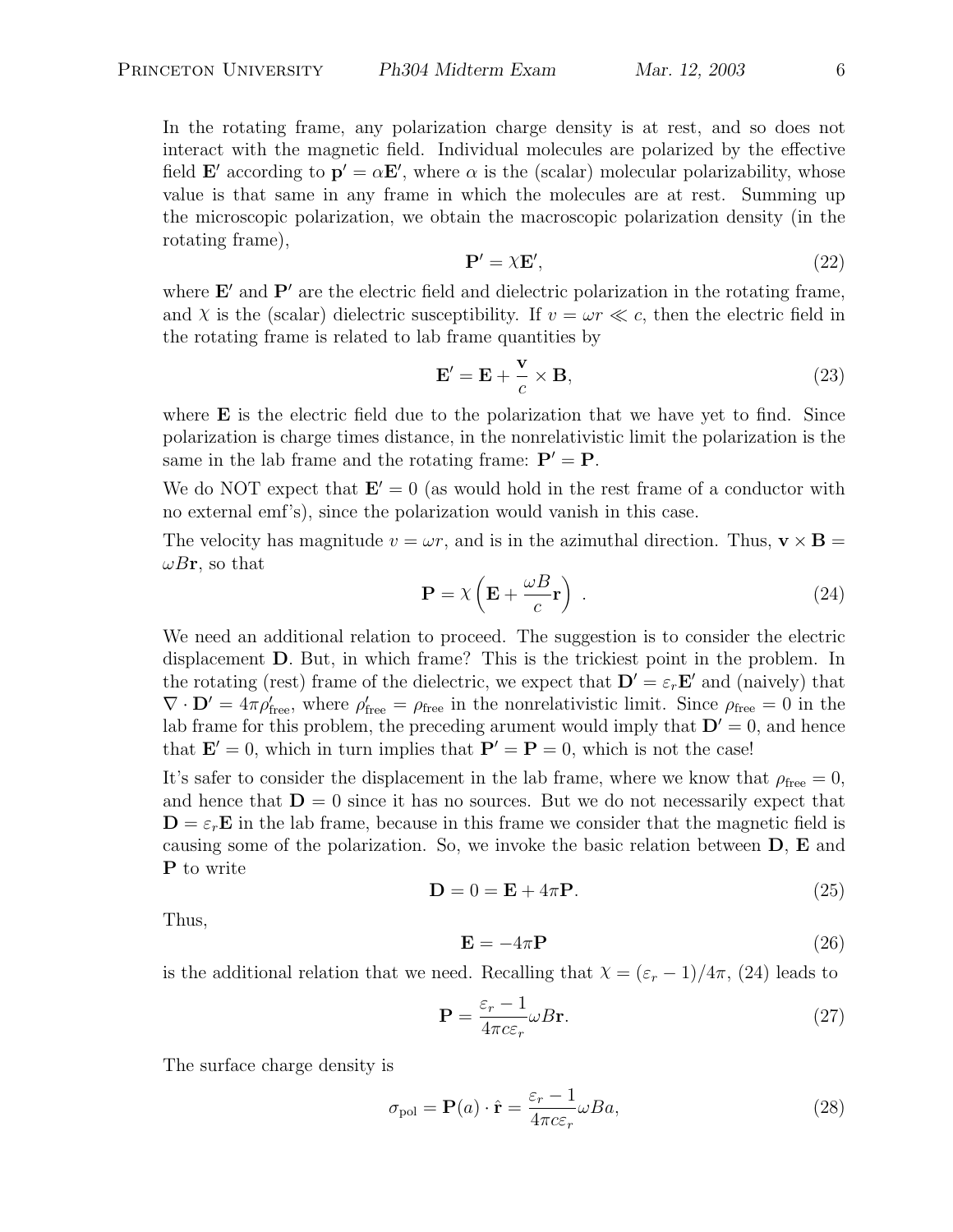$$
\rho_{\text{pol}} = -\nabla \cdot \mathbf{P} = -\frac{1}{r} \frac{\partial r P_r}{\partial r} = -\frac{\varepsilon_r - 1}{2\pi c \varepsilon_r} \omega B,\tag{29}
$$

so that the cylinder remains neutral over all.

Both the surface and volume charge densities are proportional to  $v(r)/c$ , and are moving at velocity  $v(r)$ . Hence, the magnetic field created by these charges is of order  $v^2/c^2$ , and we neglect it in this analysis.

This example is perhaps noteworthy in that a nonvanishing, static volume charge density arises in a linear dielectric material (with no external charges). In pure electrostatics this cannot happen, since  $\mathbf{P} = \chi \mathbf{E}$  together with  $\nabla \cdot \mathbf{D} = 0 = \nabla \cdot \mathbf{E} + 4\pi \nabla \cdot \mathbf{P}$ imply that  $\rho_{pol} = -\nabla \cdot \mathbf{P} = 0$ .

We can now go back and examine the fields **E'** and  $D' = \varepsilon_r E'$  in the rotating frame. Combining eqs.  $(23)$ ,  $(26)$  and  $(27)$  we find

$$
\mathbf{E} = -(\varepsilon_r - 1)\frac{\omega B}{c\varepsilon_r}\mathbf{r}, \qquad \mathbf{E}' = \frac{\omega B}{c\varepsilon_r}\mathbf{r}, \qquad \text{and hence} \qquad \mathbf{D}' = \frac{\omega B}{c}\mathbf{r}.
$$
 (30)

If the relative dielectric constant  $\varepsilon_r$  were unity (as if the cylinder were a vacuum), then eq. (30) tells us that the lab electric field would vanish, as expected. The result that  $D' = \omega Br/c$  is independent of the dielectric constant, and holds even if the cylinder were empty. The fact that  $\nabla \cdot \mathbf{D}' = 2\omega B/c \neq 0$  would imply that  $\rho'_{\text{free}} \neq 0$  IF  $\nabla \cdot \mathbf{D}' = 4\pi \rho'_{\text{free}}$ . Since this cannot be, we must re-examine our assumptions.

A useful excerise is to transform the lab-frame Maxwell equation  $\nabla \cdot \mathbf{D} = 4\pi \rho_{\text{free}}$  into the rotating frame. For this, we note that  $\mathbf{D} = \mathbf{E} + 4\pi \mathbf{P}$  transforms (in the nonrelativistic limit) to  $\mathbf{E}' - \mathbf{v}/c \times \mathbf{B}' + 4\pi \mathbf{P}'$ , and that  $\rho_{\text{free}}$  transforms to  $\rho'_{\text{free}}$ . Hence our transformed Maxwell equation is  $\nabla \cdot (\mathbf{E}' - \mathbf{v}/c \times \mathbf{B}' + 4\pi \mathbf{P}') = 4\pi \rho'_{\text{free}}$ . If we suppose that the electric displacement in the rotating frame obeys the basic definition  $\mathbf{D}' = \mathbf{E}' + 4\pi \mathbf{P}'$ , then

$$
\nabla \cdot \mathbf{D}' = 4\pi \rho'_{\text{free}} + \nabla \cdot \frac{\mathbf{v}}{c} \times \mathbf{B}'. \tag{31}
$$

In the present problem,  $\mathbf{B}' = \mathbf{B}$  to first order, so  $\mathbf{v}/c \times \mathbf{B}' = \omega Br/c$ , whose divergence is  $2\omega B/c$ , which is the value for  $\nabla \cdot \mathbf{D}'$  found above. Hence, we retain consistency with  $\rho'_{\text{free}} = 0$  while having a nonzero displacement  $\mathbf{D}'$  in the rotating frame.

Experts will note that the result  $\mathbf{D}' = \omega B \mathbf{r}/c$  is consistent with the (nonrelativistic) field transformation $<sup>1</sup>$ </sup>

$$
\mathbf{D}' = \mathbf{D} + \frac{\mathbf{v}}{c} \times \mathbf{H},\tag{32}
$$

since in the present problem  $D = 0$  and  $H = B$ . Further, experts know that the lab frame relation of the displacement  $\bf{D}$  to the field  $\bf{E}$  involves the magnetic field  $\bf{H}$  as well, according to (in the nonrelativistic limit)

$$
\mathbf{D} = \varepsilon_r \mathbf{E} + (\varepsilon_r \mu_r - 1) \frac{\mathbf{v}}{c} \times \mathbf{H}.
$$
 (33)

<sup>&</sup>lt;sup>1</sup>See chap. E III of R. Becker, *Electromagnetic Fields and Interactions* (Dover, New York, 1964).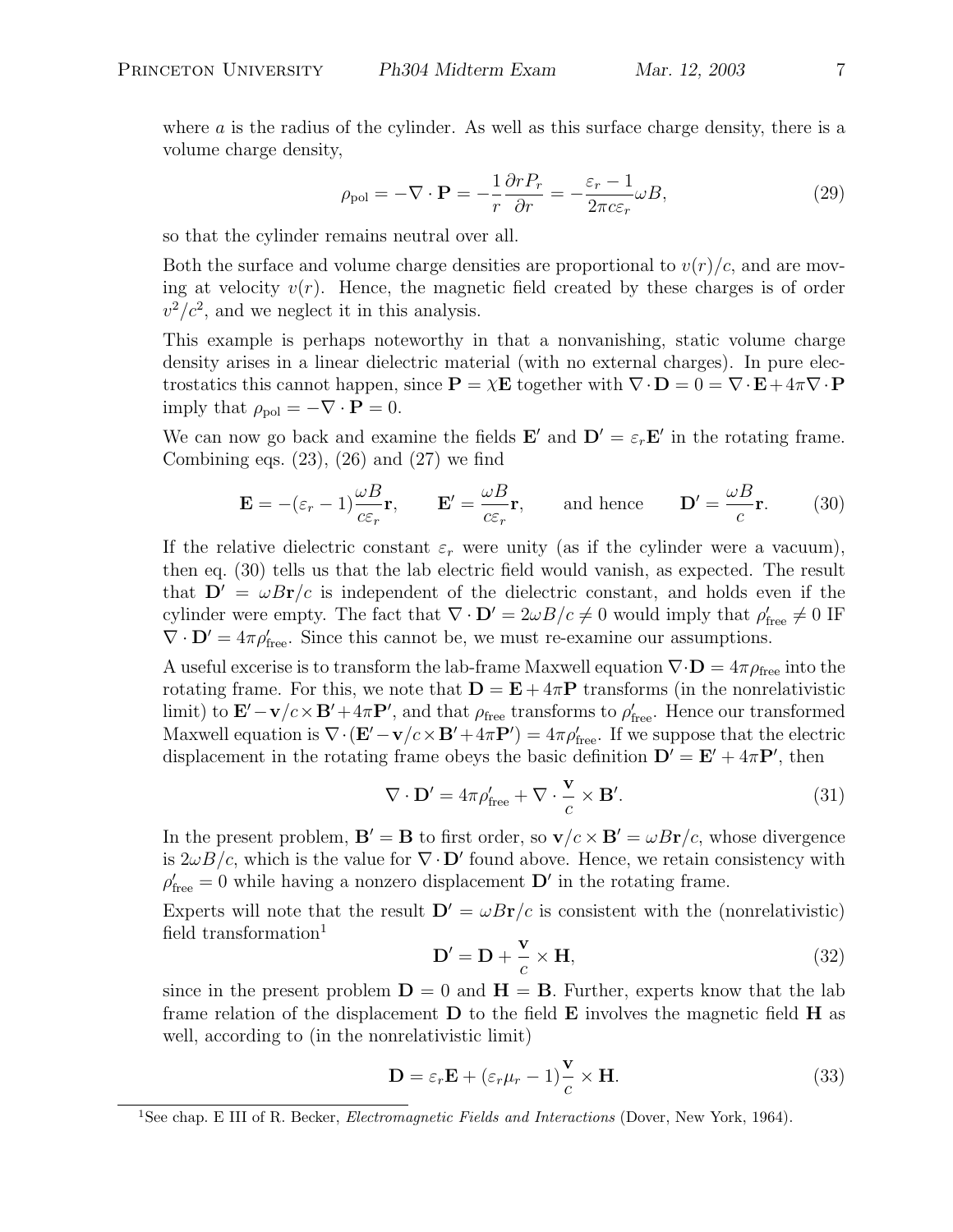Then, using **E** from eq. (30), plus  $\mu_r = 1$  and **B** = **H** again leads to the result that **D**  $= 0$  in the lab frame.

For the record, we pursue the consequence of supposing that since there is no free charge in this problem, the displacement obeys  $\mathbf{D}'=0$  in the rotating frame. Then, since  $\mathbf{D}' = \varepsilon \mathbf{E}'$  we have that  $\mathbf{E}' = 0$ , and eq. (22) implies that  $\mathbf{P}' = \mathbf{P} = 0$  also. But, eq. (23) now tells us that  $\mathbf{E} = -\omega B \mathbf{r}/c \neq 0$ , so that  $\mathbf{D} = \mathbf{E} + 4\pi \mathbf{P} = \mathbf{E}$ , and  $\nabla \cdot \mathbf{D} = -2\omega B/c \neq 0$ , independent of the dielectric constant. The rotating cylinder could be imaginary, and the above analysis still should hold. This is implausible.

Additional discussion of Maxwell's equations in a rotating frame has been given by G.N. Pelligrini and A.R. Swift, Am. J. Phys. 63, 694 (1995).

#### Iterative Solution in the Lab Frame

The preceding analysis via the rotating from was somewhat tricky, so it is desirable to confirm the results by another method. Hence, we consider an iterative solution.

The axial magnetic field acts on the rotating molecules to cause a  $\mathbf{v} \times \mathbf{B}$  force radially outwards. This can be described by an effective electric field

$$
\mathbf{E}_0 = \frac{\omega B}{c} \mathbf{r}.\tag{34}
$$

This field causes polarization

$$
\mathbf{P}_0 = \chi \mathbf{E}_0 = \chi \frac{\omega B}{c} \mathbf{r}.\tag{35}
$$

Associated with this is the uniform volume charge density

$$
\rho_0 = -\nabla \cdot \mathbf{P}_0 = -2\chi \omega B. \tag{36}
$$

According to Gauss' Law, this charge density sets up a radial electric field

$$
\mathbf{E}_1 = 2\pi \rho_0 \mathbf{r} = -4\pi \chi \omega B \mathbf{r}.\tag{37}
$$

At the next iteration, the total polarization is

$$
\mathbf{P}_1 = \chi(\mathbf{E}_0 + \mathbf{E}_1) = \chi(1 - 4\pi\chi)\frac{\omega B}{c}\mathbf{r}.\tag{38}
$$

This polarization implies a bound charge density  $\rho_1$ , which leads to a correction to field  $\mathbf{E}_0$  that we call  $\mathbf{E}_2$ , ...

At the nth iteration, the polarization will have the form

$$
\mathbf{P}_n = k_n \frac{\omega B}{c} \mathbf{r}.\tag{39}
$$

Then, the bound charge density is

$$
\rho_n = -\nabla \cdot \mathbf{P}_n = -2k_n \omega B,\tag{40}
$$